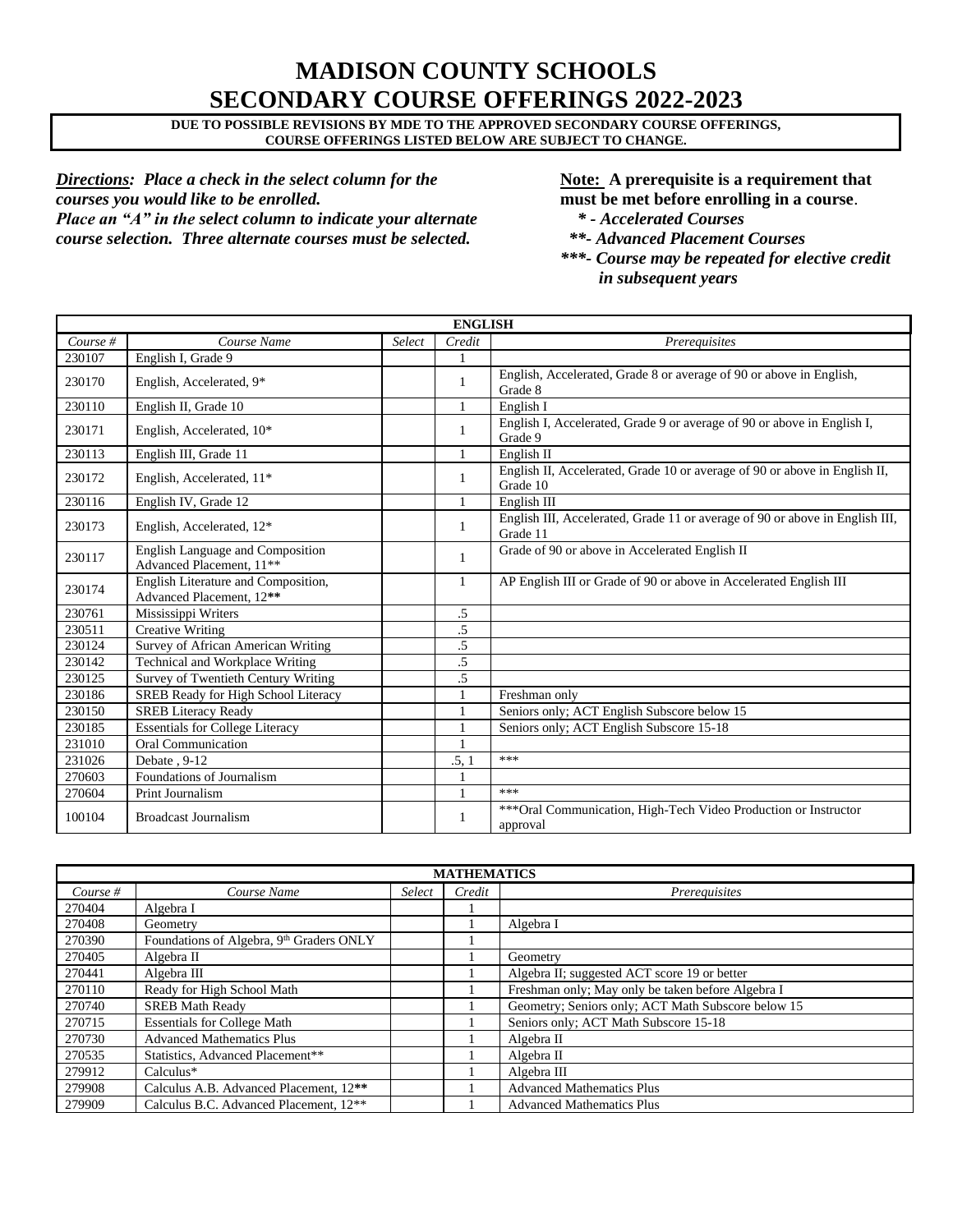|            | <b>SCIENCE</b>                                                   |        |              |                                                                  |  |  |  |
|------------|------------------------------------------------------------------|--------|--------------|------------------------------------------------------------------|--|--|--|
| Course $#$ | Course Name                                                      | Select | Credit       | Prerequisites                                                    |  |  |  |
| 260628     | <b>Foundations of Biology</b>                                    |        |              | May only be taken before Biology I                               |  |  |  |
| 260131     | Biology I                                                        |        |              |                                                                  |  |  |  |
| 400700     | Physical Science (Intro to Chemistry)                            |        | $\mathbf{1}$ |                                                                  |  |  |  |
| 260611     | <b>Environmental Science</b>                                     |        | .5           | Biology I or be enrolled in Biology I                            |  |  |  |
| 260609     | Environmental Science, Advanced<br>Placement**                   |        | 1            |                                                                  |  |  |  |
| 260751     | Human Anatomy and Physiology                                     |        | $\mathbf{1}$ | Biology I                                                        |  |  |  |
| 260311     | Botany                                                           |        | .5           | <b>Biology I</b>                                                 |  |  |  |
| 260701     | Zoology                                                          |        | .5           | <b>Biology I</b>                                                 |  |  |  |
| 260697     | Zoology II                                                       |        | .5           | Zoology I                                                        |  |  |  |
| 260625     | Marine and Aquatic Science                                       |        | .5           | <b>Biology I</b>                                                 |  |  |  |
| 260626     | Marine and Aquatic Science II                                    |        | .5           | Marine and Aquatic Science I                                     |  |  |  |
| 260627     | Foundations of Science Literacy                                  |        | .5           | Freshman only                                                    |  |  |  |
| 400519     | Chemistry                                                        |        | 1            | Biology and Algebra I (80 average or completion of a higher Math |  |  |  |
|            |                                                                  |        |              | course)                                                          |  |  |  |
| 400523     | Chemistry, General, Advanced Placement**                         |        | $\mathbf{1}$ | Chemistry                                                        |  |  |  |
| 260613     | Genetics*                                                        |        | .5           | Chemistry or be enrolled in Chemistry                            |  |  |  |
| 260143     | Biology, General, Advanced Placement**                           |        |              | Biology I and Chemistry                                          |  |  |  |
| 260629     | Earth and Space Science                                          |        |              |                                                                  |  |  |  |
| 400820     | Physics I*                                                       |        | $\mathbf{1}$ | Algebra II, Chemistry, or be enrolled in Chemistry               |  |  |  |
| 400826     | Physics, Advanced Placement I**                                  |        |              | Chemistry and completion of Algebra III or higher Math course    |  |  |  |
| 400827     | Physics, Advanced Placement II**                                 |        | 1            | Physics I or Physics I Advanced Placement                        |  |  |  |
| 400841     | Physics C-Electricity and Magnetism<br><b>Advanced Placement</b> |        | 1            | Chemistry and completion of Algebra III or higher Math course    |  |  |  |
| 400861     | Physics C-Mechanics, Advanced Placement                          |        | $\mathbf{1}$ | Chemistry and completion of Algebra III or higher Math course    |  |  |  |
| 260502     | Biomedical Research*                                             |        | 1            | <b>Biology I and Chemistry</b>                                   |  |  |  |
| 561031     | PLTW: Biomedical: Medical Interventions*                         |        |              | Biology I and Human Anatomy and Physiology                       |  |  |  |

| <b>SOCIAL STUDIES</b> |                                                               |        |                |                                                                                                                                      |  |  |
|-----------------------|---------------------------------------------------------------|--------|----------------|--------------------------------------------------------------------------------------------------------------------------------------|--|--|
| Course $#$            | Course Name                                                   | Select | Credit         | Prerequisites                                                                                                                        |  |  |
| 450705                | Mississippi Studies                                           |        | .5             |                                                                                                                                      |  |  |
| 450704                | Introduction to World Geography                               |        | .5             |                                                                                                                                      |  |  |
| 450835                | <b>World History</b>                                          |        |                |                                                                                                                                      |  |  |
| 450811                | U.S. History, 1877 to Present, 11                             |        | 1              |                                                                                                                                      |  |  |
| 451004                | Government                                                    |        | $\mathfrak{L}$ |                                                                                                                                      |  |  |
| 450601                | Economics                                                     |        | .5             | Must be enrolled in or completed U.S. History                                                                                        |  |  |
| 450715                | Human Geography, Advanced Placement**                         |        | $.5\,$         |                                                                                                                                      |  |  |
| 450814                | U.S. History, Advanced Placement, 11**                        |        | 1              |                                                                                                                                      |  |  |
| 451008                | U. S. Government & Politics,<br>Advanced Placement**          |        | 1              |                                                                                                                                      |  |  |
| 451020                | Comparative Government and Politics,<br>Advanced Placement ** |        | $.5\,$         | U. S. Government & Politics, Advanced Placement                                                                                      |  |  |
| 450836                | World History, Advanced Placement**                           |        | 1              | Completed 8 <sup>th</sup> Accelerated English or enrolled in 9 <sup>th</sup> Grade Accelerated<br>English or completed World History |  |  |
| 220101                | Law Related Education                                         |        | .5             |                                                                                                                                      |  |  |
| 420111                | Psychology                                                    |        | .5             |                                                                                                                                      |  |  |
| 451121                | Sociology                                                     |        | .5             |                                                                                                                                      |  |  |
| 451017                | Problems of American Democracy                                |        | .5             |                                                                                                                                      |  |  |
| 450711                | <b>Advanced World Geography</b>                               |        |                | Introduction to World Geography                                                                                                      |  |  |
| 050138                | <b>Global Studies</b>                                         |        | .5             |                                                                                                                                      |  |  |
| 230425                | <b>African American Studies</b>                               |        |                |                                                                                                                                      |  |  |
| 300411                | Humanities I                                                  |        |                | $12th$ Grade and approved application                                                                                                |  |  |
| 420115                | Psychology, Advanced Placement**                              |        | 1              |                                                                                                                                      |  |  |
| 450623                | Macro Economics, Advanced Placement**                         |        | .5             |                                                                                                                                      |  |  |
| 450624                | Micro Economics, Advanced Placement**                         |        | $.5\,$         |                                                                                                                                      |  |  |
| 450856                | European History, Advanced Placement**                        |        |                |                                                                                                                                      |  |  |

| <b>ACADEMIC ENRICHMENT</b> |                                          |        |        |                                 |  |  |
|----------------------------|------------------------------------------|--------|--------|---------------------------------|--|--|
| Course #                   | Course Name                              | Select | Credit | Prerequisites                   |  |  |
| 320141                     | Compensatory Reading I                   |        | .5.1   | Must be taken with English I    |  |  |
| 320142                     | Compensatory Reading II                  |        | .5.1   | Must be taken with English II   |  |  |
| 320145                     | Compensatory Writing I, 10-12            |        | .5, 1  | Must be taken with English III  |  |  |
| 320146                     | Compensatory Writing II, 10-12           |        | .5, 1  | Must be taken with English IV   |  |  |
| 320133                     | Compensatory Mathematics, 9-12           |        |        | Must be taken with another math |  |  |
| 230180                     | Learning Strategies - Semester/Full Year |        | .5, 1  |                                 |  |  |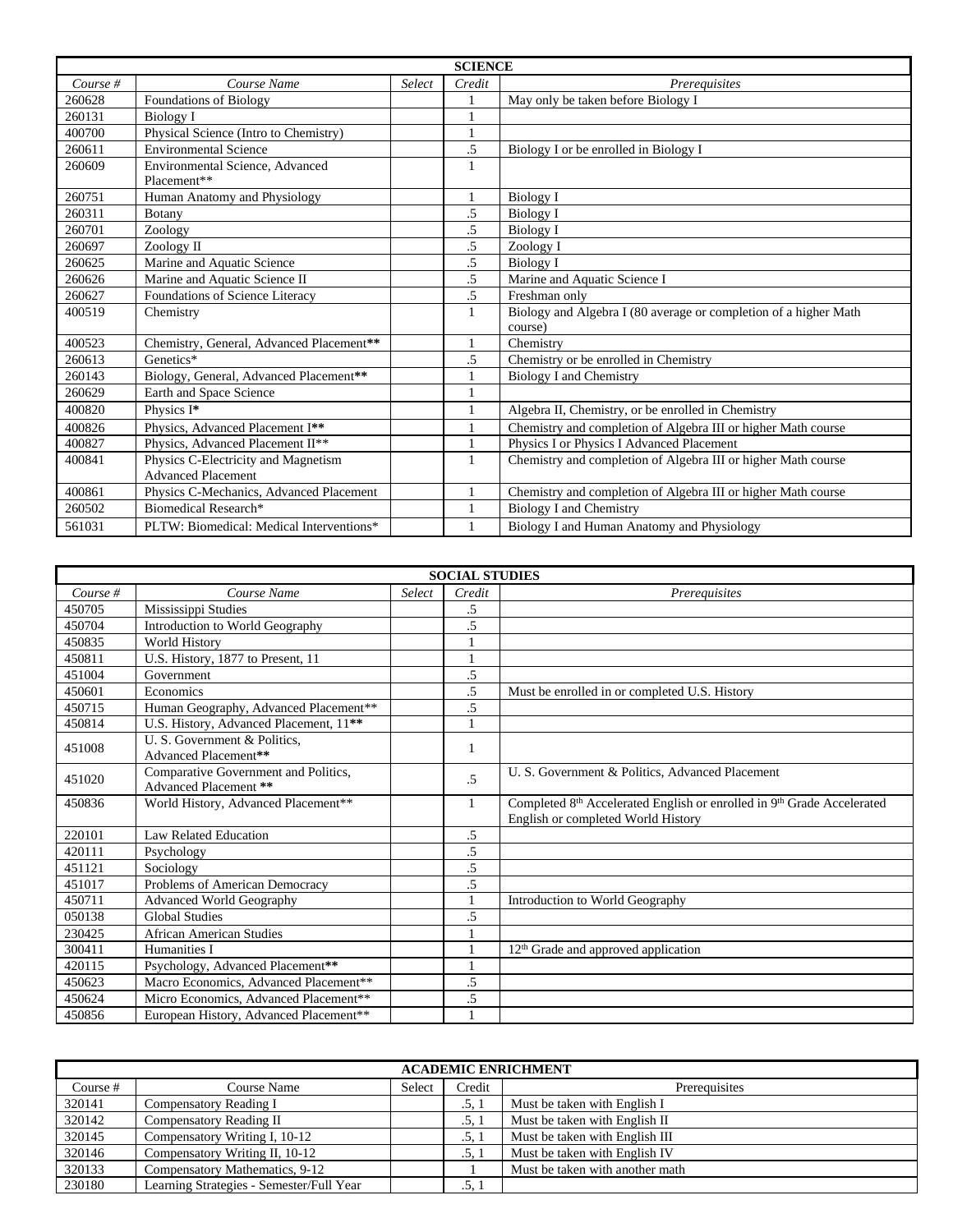| 110216  | <b>ACT</b> Test Preparation 1   | $\ddot{\phantom{0}}$ |                                  |
|---------|---------------------------------|----------------------|----------------------------------|
| 110221  | <b>ACT</b> Test Preparation II  | ت                    |                                  |
| 110216P | <b>PSAT Test Preparation I</b>  | ت                    | Instructor Recommendation        |
| 110221P | <b>PSAT Test Preparation II</b> | $\cdot$              | <b>Instructor Recommendation</b> |

|            |                                      |        | <b>ARTS</b>     |                                          |
|------------|--------------------------------------|--------|-----------------|------------------------------------------|
| Course $#$ | Course Name                          | Select | Credit          | Prerequisites                            |
| 500704     | Visual Arts I, 9-12                  |        | .5              |                                          |
| 500705     | Visual Arts II, 9-12                 |        | .5              | Visual Arts I                            |
| 500706     | Visual Arts III, 10-12               |        | .5, 1           | Visual Arts II                           |
| 500707     | Visual Arts IV, 11-12                |        | .5, 1           | Visual Arts III                          |
| 500741     | Studio Art. Advanced Placement**     |        | 1               | Art II                                   |
| 500739     | Studio Art 3-D, Advanced Placement   |        | 1               | Ceramics I and Ceramics II               |
| 500743     | Art History, Advanced Placement**    |        |                 |                                          |
| 500114     | Visual Arts Individual Study         |        | .5, 1           | Portfolio and instructor recommendation  |
| 500540     | Ceramics I                           |        | .5              | Visual Arts I                            |
| 500541     | Ceramics II                          |        | .5              | Ceramics I                               |
| 500330     | Drawing I                            |        | .5              | Visual Arts I                            |
| 500331     | Drawing II                           |        | $\overline{.5}$ | Drawing I                                |
| 500760     | Painting I                           |        | $.5\,$          | Visual Arts I or Drawing I               |
| 500761     | Painting II                          |        | $\overline{.5}$ | Painting I                               |
| 500610     | Photography I                        |        | $.5\,$          | Visual Arts I                            |
| 500512     | Theatre I. 9-12                      |        | .5              |                                          |
| 500513     | Theatre II                           |        | .5              | Theatre I                                |
| 500515     | Theatre III                          |        |                 | Theatre II                               |
| 500525     | Theatre IV                           |        |                 | Theatre III                              |
| 500521     | <b>Theatre Production</b>            |        |                 | Theatre III                              |
| 509906     | Performing Arts - Special Course     |        | .5, 1           | Requires a successful audition.          |
| 500939     | Choral Music, 9-12                   |        | 1               | Requires a successful audition.          |
| 500971     | General Music, 9-12                  |        |                 |                                          |
| 500952     | Music, Theory and Harmony/Literature |        | .5              | Must be enrolled in Choral Music or Band |
| 500999     | Music Theory, Advanced Placement**   |        | 1               | Music, Theory, and Harmony/Literature    |
| 509901     | Band                                 |        | .5, 1           | Requires a successful audition.          |

| <b>BUSINESS AND TECHNOLOGY</b> |                                                    |        |        |                                                                      |  |  |
|--------------------------------|----------------------------------------------------|--------|--------|----------------------------------------------------------------------|--|--|
| Course $#$                     | Course Name                                        | Select | Credit | Prerequisites                                                        |  |  |
| 000287                         | Computer Science and Engineering                   |        |        |                                                                      |  |  |
| 110410A                        | CCR A                                              |        | .5     | Required for graduation.                                             |  |  |
| 110410B                        | <b>CCRB</b>                                        |        | .5     | Required for graduation. Must be taken during Junior or Senior year. |  |  |
| 110720                         | <b>Business Fundamentals I</b>                     |        |        |                                                                      |  |  |
| 070340                         | <b>Business Law</b>                                |        | .5     |                                                                      |  |  |
| 070128                         | <b>Personal Finance</b>                            |        | .5     |                                                                      |  |  |
| 110670                         | <b>International Business</b>                      |        |        |                                                                      |  |  |
| 110690                         | <b>Management Fundamentals</b>                     |        |        |                                                                      |  |  |
| 110710                         | <b>Management Essentials</b>                       |        |        | <b>Management Fundamentals</b>                                       |  |  |
| 110640                         | Entrepreneurship                                   |        |        |                                                                      |  |  |
| 110650                         | <b>Marketing Essentials</b>                        |        |        |                                                                      |  |  |
| 110660                         | Sales and Distribution                             |        |        | <b>Marketing Essentials</b>                                          |  |  |
| 110730                         | <b>Business Finance</b>                            |        |        |                                                                      |  |  |
| 110610                         | <b>Accounting Fundamentals</b>                     |        |        |                                                                      |  |  |
| 070333                         | Graphic Design I                                   |        | .5     |                                                                      |  |  |
| 070334                         | Graphics Design II                                 |        | .5     | Graphic Design I                                                     |  |  |
| 110700                         | Web Design and Media Rich Content                  |        |        | Graphic Design I and II                                              |  |  |
| 110600                         | Introduction to Information Technology             |        |        |                                                                      |  |  |
| 110142                         | <b>Exploring Computer Science</b>                  |        |        |                                                                      |  |  |
| 110145                         | Computer Science Principles, Advanced<br>Placement |        |        | Algebra I and must meet AP selection requirements                    |  |  |

| <b>DRIVER'S EDUCA</b><br>ATION |                                                    |        |                  |               |  |  |
|--------------------------------|----------------------------------------------------|--------|------------------|---------------|--|--|
| $\angle$ ourse #               | 'ourse Name                                        | Select | $\cdot$<br>redit | Prerequisites |  |  |
| 340151                         | $\mathbf{r}$<br>$\mathbf{r}$ .<br>Driver Education |        | $\cdot$ $\cdot$  |               |  |  |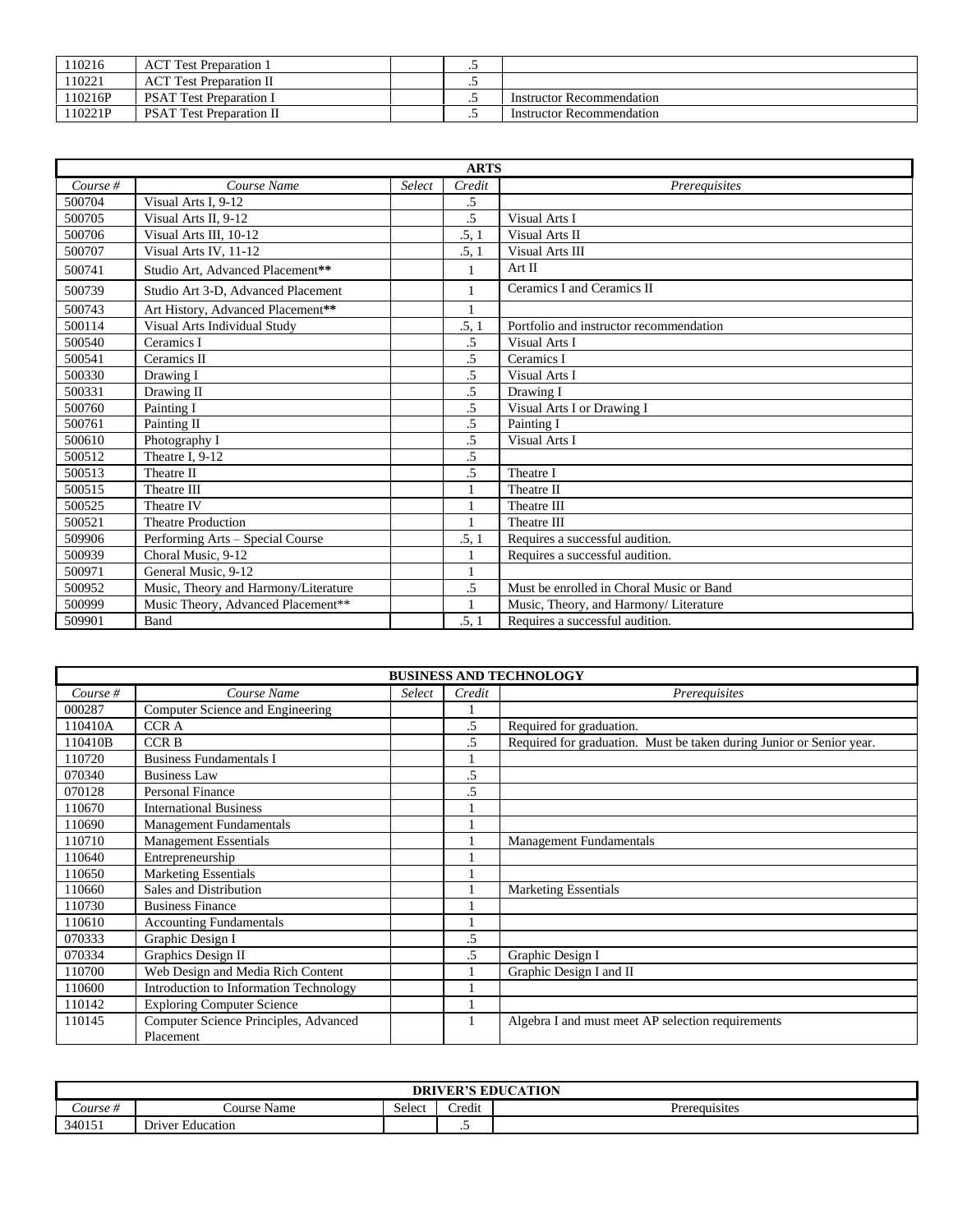| <b>EXPLORING EDUCATION</b> |                         |        |               |                                                               |  |
|----------------------------|-------------------------|--------|---------------|---------------------------------------------------------------|--|
| Course #                   | <i>Lourse Name</i>      | Select | <i>Predit</i> | Prereauisites                                                 |  |
| 996302                     | Foundations of Teaching |        |               |                                                               |  |
| 996303                     | Practices of Teaching   |        |               | Completed or concurrently enrolled in Foundations of Teaching |  |

| <b>FOREIGN LANGUAGE</b> |                                       |        |        |                                                       |  |  |
|-------------------------|---------------------------------------|--------|--------|-------------------------------------------------------|--|--|
| Course $#$              | Course Name                           | Select | Credit | Prerequisites                                         |  |  |
| 160121                  | English as a Second Language          |        |        | Must meet eligibility requirements including testing. |  |  |
| 160903                  | French I                              |        |        | 70 average or above in English                        |  |  |
| 160904                  | French II                             |        |        | Completion of French I                                |  |  |
| 160905                  | French III*                           |        |        | Completion of French II                               |  |  |
| 160907                  | French Language, Advanced Placement** |        |        | French III                                            |  |  |
| 160513                  | German I                              |        |        | 70 average or above in English                        |  |  |
| 160514                  | German II                             |        |        | Completion of German I                                |  |  |
| 160920                  | Latin I                               |        |        | 70 average or above in English                        |  |  |
| 160921                  | Latin II                              |        | л.     | Completion of Latin I                                 |  |  |
| 160922                  | Latin III*                            |        |        | Completion of Latin II                                |  |  |
| 160923                  | Latin IV                              |        | ı      | Completion of Latin III                               |  |  |
| 160933                  | Spanish I                             |        | 1      | 70 average or above in English                        |  |  |
| 160934                  | Spanish II                            |        | 1      | Completion of Spanish I                               |  |  |
| 160935                  | Spanish III*                          |        | 1      | Completion of Spanish II                              |  |  |
| 160936                  | Spanish IV*                           |        |        | Completion of Spanish III                             |  |  |
| 160937                  | Spanish Language Advanced Placement** |        |        | Spanish IV                                            |  |  |

| <b>HEALTH AND WELLNESS</b> |                                      |        |        |               |  |
|----------------------------|--------------------------------------|--------|--------|---------------|--|
| Course $#$                 | Course Name                          | Select | Credit | Prerequisites |  |
| 340133                     | Contemporary Health                  |        | .5     |               |  |
| 200121                     | <b>Family Dynamics</b>               |        | .5     |               |  |
| 200122                     | Child Development                    |        | د.     |               |  |
| 200140                     | Contemporary Health-FCS              |        | .5     |               |  |
| 200129                     | <b>Resource Management</b>           |        | .5     |               |  |
| 200130                     | Nutrition and Wellness               |        |        |               |  |
| 340142                     | Drug Education                       |        | .5     |               |  |
| 340113                     | Physical Education-Semester          |        | .5     |               |  |
| 340113                     | Physical Education- Full Year        |        |        |               |  |
| 341081                     | Safety Education *not firearm safety |        |        |               |  |

| <b>MILITARY SCIENCE</b> |                  |        |        |                      |
|-------------------------|------------------|--------|--------|----------------------|
| Course #                | Course Name      | Select | Credit | <i>Prerequisites</i> |
| 280311                  | <b>JROTCI</b>    |        | .J. 1  |                      |
| 280312                  | <b>JROTC II</b>  |        | ر.,    | JROTC I              |
| 280313                  | <b>JROTC III</b> |        | ر.,    | JROTC II             |
| 280314                  | <b>JROTC IV</b>  |        | ۰ تاب  |                      |

| <b>RESOURCE EDUCATION</b> |                     |        |        |                          |
|---------------------------|---------------------|--------|--------|--------------------------|
| Course #                  | Course Name         | Select | Credit | Prereauisites            |
| 132102                    | Resource (Grade 9)  |        |        | Special Education ruling |
| 132112                    | Resource (Grade 10) |        |        | Special Education ruling |
| 132106                    | Resource (Grade 11) |        |        | Special Education ruling |
| 132108                    | Resource (Grade 12) |        |        | Special Education ruling |

| <b>CAREER &amp; TECHNICAL EDUCATION</b> – courses taught at Madison Career & Technical Center |                                        |        |               |                                                                                                                                                                        |
|-----------------------------------------------------------------------------------------------|----------------------------------------|--------|---------------|------------------------------------------------------------------------------------------------------------------------------------------------------------------------|
| Course #                                                                                      | Course Name                            | Select | Credit        | Prerequisites                                                                                                                                                          |
| 997000                                                                                        | Automotive Service I                   |        | 2             | 75 average or above in Algebra I and previous English                                                                                                                  |
| 997001                                                                                        | Automotive Service II                  |        |               | Automotive Service I                                                                                                                                                   |
| 995010                                                                                        | Work-Based Learning (Grades 11-12)     |        | .5, 1, 2      | Completion of a two-year career and technical program $-$ or $-$ clearly<br>defined occupational objective as a junior<br>• Must complete an application and interview |
| 995011                                                                                        | Work-Based Learning II (Grade 12)      |        | .5, 1, 2      | Work-Based Learning I                                                                                                                                                  |
| 995010                                                                                        | School-Based Internship (Grades 11-12) |        | $\sim$        | Completion of two-year career and technical program<br>• Must complete an application and interview                                                                    |
| 993101                                                                                        | Construction I                         |        | $\mathcal{L}$ | C average or above in Algebra I                                                                                                                                        |
| 993110                                                                                        | Construction II: Carpentry             |        | ∍             | Construction I                                                                                                                                                         |